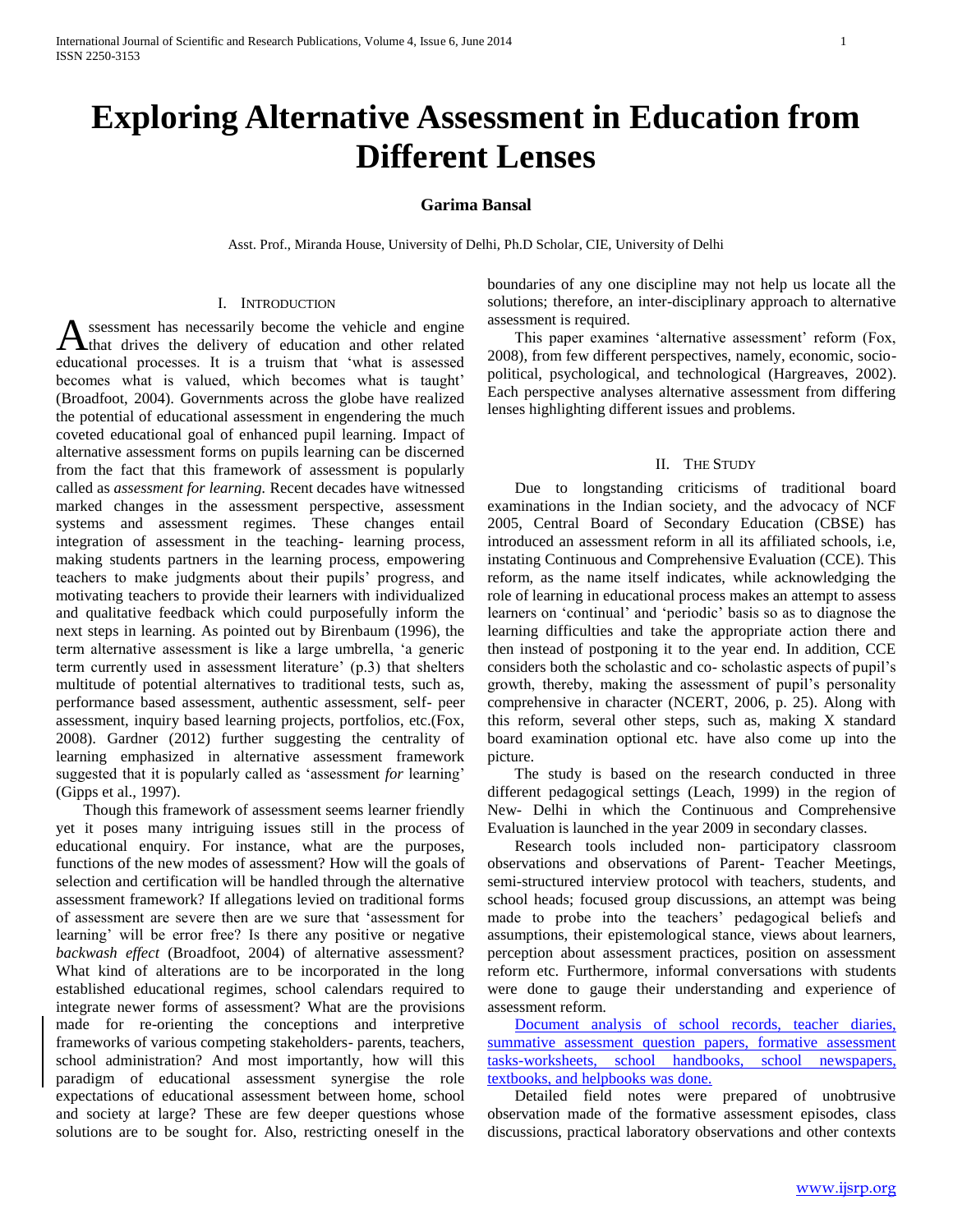of formative assessment. Further, teachers' ways of recording evidence, compiling records and ways of providing feedback were considered.

## III. THE TECHNOLOGICAL PERSPECTIVE

 House (1981) suggests that everyone shares a common interest in advancing the innovation. The only remaining issue is how best to implement it (Hargreaves, 2002). From the standpoint of assessment reform, the technological perspective explores the issues of organizing, structuring, and strategizing the development of new educational techniques along with the skills for implementing these tools in the existing system. The development of defensible technologies<sup>i</sup> - which are valid, reliable, fair, generalisable- not only requires adequate time, assessment literacy (Stiggins, 1997; Harlen, 2008) but also a mindset that respects the inclusion of these tools in the teachinglearning process (Harris & Brown, 2009). Apart from these, research cites problems of insufficient teacher development, inadequacy of time and resources for teachers to collaborate and implement their ideas into practice (Black, 1998b), apparent inability of alternative assessment forms to handle huge population through their child centric approaches leads to the emerging international trend of 'assessment *as* learning' (Torrnace, 2007).

 Teachers are often found grappling with various assessment issues with the introduction of Continuous and Comprehensive Evaluation in schools. They complain of the lack of training done in this regard and find it an imposition by authorities. Nobody seems to be clear about its goals, principles, practices. All regurgitate standard statements ' it is learner friendly assessment ' while lacking the basic skills on how to incorporate it in the system, how to balance the summative and formative demands, development of tools and techniques, creation of assessment criteria, providing qualitative feedback and using it for further learning. All are struggling to understand the basic philosophy behind it and re-orienting their mental frameworks in consonance with the assessment reform. Teachers often mention:

 ' I had studied, taught for several years in an educational system driven by traditional testing…….I am skilled at teaching to test…..hmmm..though CCE system may be good but I don't know how to handle it'

 Black (2003) had quoted a teacher calling formative assessment 'scary' and 'loss of control'. Research often reports that teachers tend to abandon the teaching profession when it comes to practicing alternative assessment practices in real time classrooms.

 Few teachers were in strong favor of assessment reform but could not integrate the reformed practices in their classrooms. The incongruence between their perspective and classroom practices was glaring. Teachers mentioned that

'we had only one training session in the beginning of the year……and they told us unit tests is the tool for FA. It left me wondering…..Am I not doing it already in the traditional exam system.'

 These statements are evident of the lack of professional training – both in- service and pre- service (as teacher training institutes in New- Delhi region do not offer any compulsory paper on assessment) – that has a detrimental impact on alternative assessment reform. Further, an unpublished research on the beginning teachers' problems states that Continuous and Comprehensive Evaluation has made the educational system messy. In fact, various studies have reported highly experienced teachers are mostly resistive of the change. Research reports that it is only by indulging the teachers in the process of action research that they can actually realize the potential of alternative assessment to their professional practice (Mathews, 2007).

 *………*Apart from this, development of assessment criteria, communicating and sharing it with pupils and parents; making learners decide their course of learning themselves; and amking them autonomous were equivalent to madenss.

 Classroom assessments present a morass of technological issues. Almost all the teachers in the three pedagogical settings were hassled by the recording compulsions made by Continuous and Comprehensive Evaluation. Some teachers quoted

Our position is reduced to that of clerks now….look at the copies we are try to come to grips with (referring to assessment record books and students response scripts).

 Teachers found fault with the increased recording compulsions under Continuous and Comprehensive Evaluation. they suggested that earlier (referring to the traditional examination system) they had to make report card once at the end of every term, now, most of their time is occupied compiling assessment outcomes of pupils. In of the school, administration introduced a CCE Record book for these purposes (which had the provision of filling in detailed assessment criteria, demanded students' portfolios description, specific remedial measures taken for slow learners and other details) was called off due to teachers' protest on account of increased workload. While others retorted

 …I don't think we are assessing human potential…we are actually reducing it to a grid…categorizing each and every aspect…..segmenting the child's capacities to fill our procedural requirements….

 Hargreaves (2002) at this juncture noted down that 'each individual is made into a documented case, judged and compared as someone who may now, or at some other future unknown point, need to be trained or corrected, classified, normalized, excluded and so forth' (p. 86). This sort of disenchantment due to procedural compliance (Torrance, 2007) infiltrates in the teaching- learning process. As they say,

 We are not left with any time to plan our lessons constructively, develop new teaching- learning material for our pupils….as we have to be on our toes to collect assessment evidence form pupils on the basis of which we can fill up the table.

 It is noted that even the most change committed teachers felt exasperated due to increased requirements of assessment recording. Also, they lacked time management skills and were unable to manage the large number of formative assessment cycles as required under the CCE. This observation corroborated with Wilson's (1996) findings where he noted that formative assessment tasks such as writing anectdotal records, undertaking one-to-one conferencing and managing the expanding armory of assessment technology placed teachers under huge time pressures (Hargreaves, 2002). For instance, one teacher observed: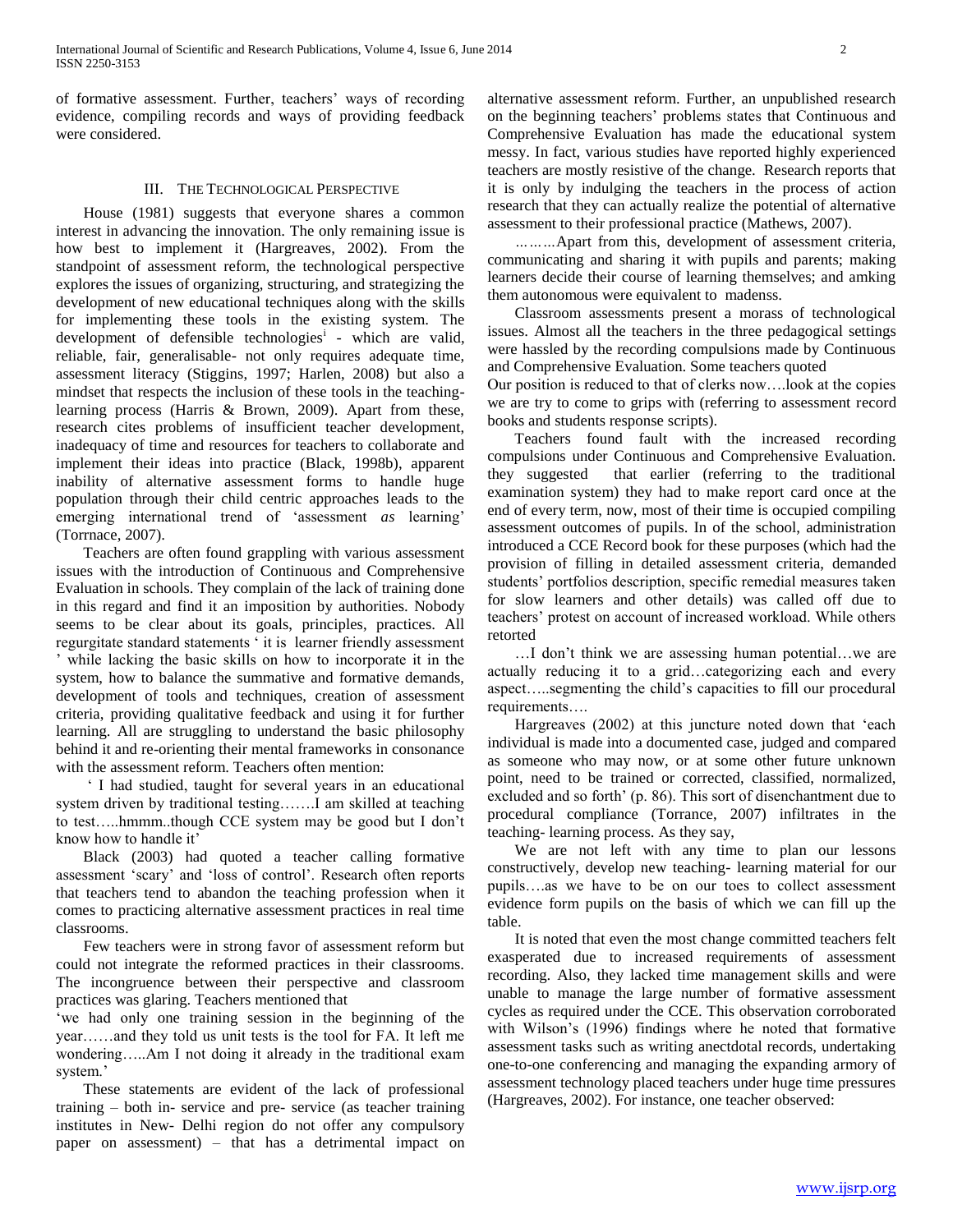By the time, I finish one F A term is about to and I had to rush to take other formative assessments so as to complete the preliminary requirements

 Moreover, it was common in the schools that as SA approached all the teachers hasted to complete their formative assessments. Consequently, the quality of tasks deteriorated and instrumentalism set in under the guise of formative assessment, thus, leading to the emerging trend of 'assessment as learning' ( Torrance, 2007).

 Broadfoot (2008) had noted down students' perception of alternative assessment reform in the following quotations:

 I'd like the feedback to be a bit more personal but there are lots of students and I suppose the lecturers can't spend all their time giving feedback.

I'd love the opportunity to sit down with the person who has marked my work and go through it with them but it's not going to happen.

 I try and read the comments and make note of them for the next time but I won't feel involved. I feel like a number.

 On a daily basis you don't feel part of a two- way process at all because you don't have contact with the people you are supposed to be learning from. I've adopted the attitude now that if I want this degree I'm going to have to get on with it. Whether I do it with the aid of a lecturer doesn't matter to me.

 It should be to judge what we have learned and how good the teaching is but I think it is just a way of categorizing us all.

 Underlined text in the above quotations provides a glimpse of what is it that students are looking for in a feedback: may it be personal remarks, something which is relevant and familiar to them; or sitting down with examiners to unpack that is hidden in the feedback remarks, engage in assessment conversations with them; or noting it down to devise ways that could facilitate better performance next time. further, students feel that feedback should be indicative of what learning has occurred uptill now and what is left alongwit how it can be improved.

 In addition to an urge of getting quality feedback, it could further be inferred that learners are so much accustomed to absence of feedback, or to low- quality feedback that they find it impossible for the teachers to work upon this aspect of educational assessment. An ingrained helplessness, at times frustration, is reflected within these quotations evocative of the urge for facilitation by teachers in the learning process, acquiring ways to foster their grades but somehow they are not feeling *involved* in the process or assume it not only difficult rather impossible to operationalise the formative assessment perspective in real world classrooms. Infact, quote 4 suggest that students are adapting their learning patterns in accordance to the absence of feedback as getting promoted to the next class is considered more important than learning.

 As it was seen in the schools, teachers are engaged in the practice of formative assessment with an absolute absence of feedback or feeding back only in terms of marks or grades which do not satiate the necessary condition of formative feedback, i.e., 'for assessment to be formative the feedback information has to be used (Black, 1998)'. If the information about the gap is just recorded and summarized, then the action cannot be formative (Sadler, 1989).

 And unfortunately teachers don't have an understanding of what is wrong with the process. They are administering endless

number of short and atomized tests in the name of formative assessment but not indulging in the developmental and diagnostic process with the students. Consequently, Continuous and Comprehensive Evaluation has immensely increased the teachers' burnout and students' stress raising panoply of technological issues.

 Furthermore, formative assessment requires changes in the timetable patterns of schools, for instance, teachers found it difficult to initiate and wind up a group activity in a single period and yearned for a double period which was unavailable due to the rigidity of school timetable, yielding to compromise in the quality of formative assessment practices. As teachers often bellowed, '….Half of the period is spent in making groups of students and explaining activity, by the time, they start working and collaborating with each other bell rings and the activity has to be called off leading to abrupt breaks in the developmental plan….'.

 Whereas in schools that had pre-empted these difficulties and planned for a double period in advance had witnessed integration of 'assessment for learning' framework in their classrooms. To further illustrate this point, one of the schools witnessed for the study involved its students in science symposiums as a formative assessment activity. They had planned a weekly double period in advance during which students and teachers can indulge in detailed formative assessment activities.

 Also, formative assessment is a resource intensive practice. In many scenario, teachers complain of lack of resources as the prime technological problem behind abandoning formative assessment practices. To illustrate this point further, a change committed teacher in a government school argued that 'even though I develop different assessment tools.. such as..this crossword for assessing students' conceptual knowledge … but inspite of investing so much time and effort principal asks me to leave it as he does not have money to get it photocopied for all students.' This observation resonates with Hargreaves (2002) finding that even though teachers broaden their assessment repertoires yet they are unable to confront problems in terms of their school's ability to accommodate implementation. These kind of constraints were well captured in the study of Stiggins (1997) where he argues that insufficient time, resources, professional development, and consultancy support for teachers to become virtuoso performers are but a few problems faced by teachers. Another pertinent technological issue is to manage large student population and carry out individualized, child centric assessment. One of the administrators commented ' reduce the class size from 50 to 30, and my teachers will do wonders', thereby, reflecting one of the facets of many technological problems faced by teachers involved in the alternative assessment reform.

 In summary, technological perspective on alternative assessment draws attention to the issues of devising valid and reliable forms of assessment; problems faced by teachers while changing their perspectives, assessment beliefs, acquiring range of assessment skills and strategies, implementing them in classrooms and co-ordianting with students, parents and administration; handling the issues of time and resource constraints. Consequently, it seems that the challenge lies in creating assessment technologies which efficiently combine the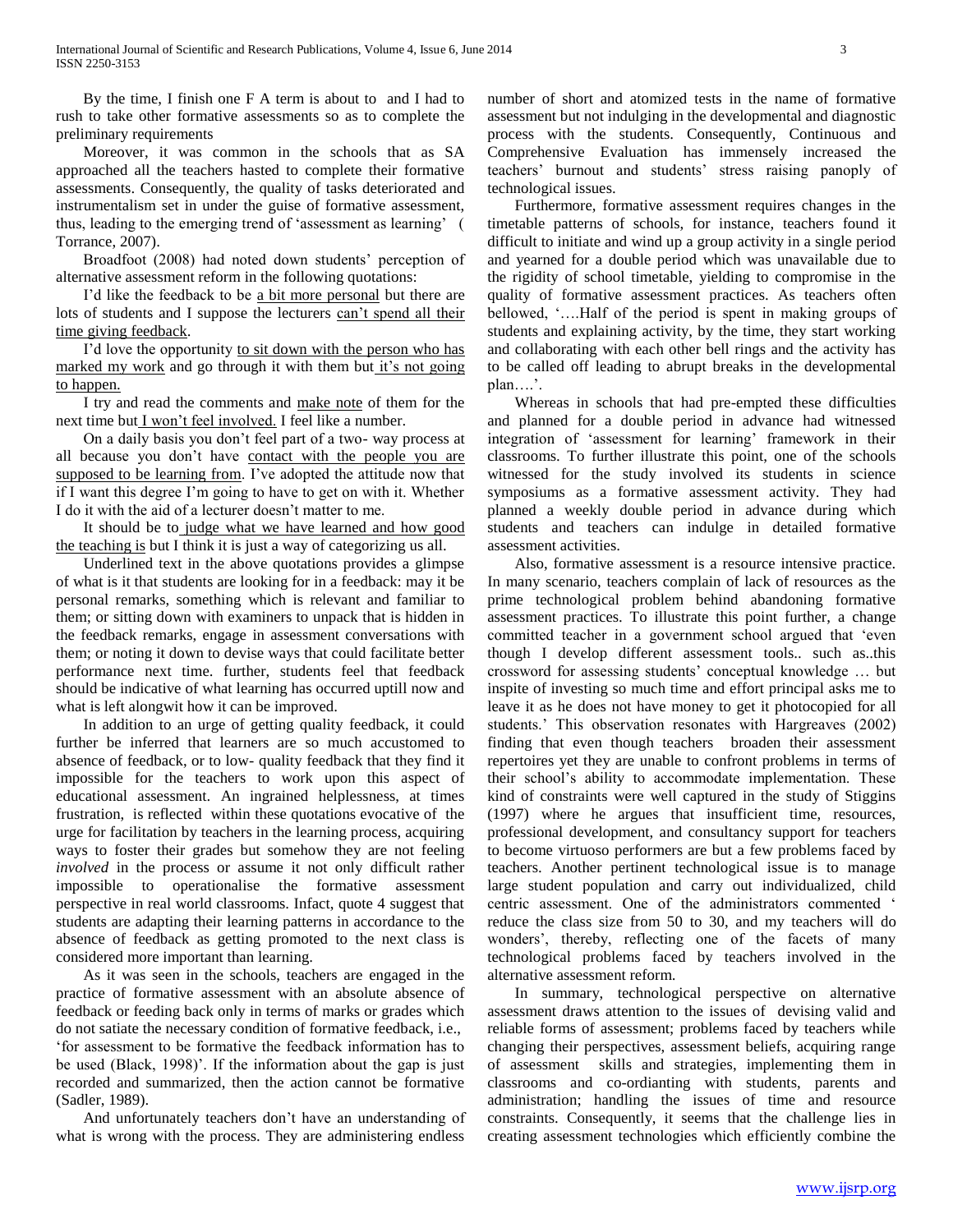two diverse roles of assessment- selection & certification and motivating learning. As field suggests, only policy changes, structural modifications and imposition of different tools to socalled assess new skills will not help as there is a tendency to slip into old ways when the new methods are not easily adaptable.

 However, Broadfoot (1996) notes that these are not simply technological challenges but represent an upshot of inappropriate use, political and bureaucratic interference or as Wilson (1996) suggests that these issues are deep down rooted under differing institutional priorities and requirements that can mitigate aginst any significant changes in assessment (Hargreaves, 2002).

#### IV. THE CULTURAL PERSPECTIVE

 Hargreaves (2002, p.76) argues that cultural perspective to alternative assessment entails the challenge of 'reculturing' (Fullan, 1993; Hargreaves, 1994) or rethinking the nature and purpose of classroom assessment. Historically, assessment had the sole purpose of reporting (making a comment or label) to parents and society at large about the quantity of learning that had taken place at the end of quantum teaching. This approach had origins in the tremendous faith held by societal forces in the principles of apparent fairness and scientific rationality of the formal testing. This form of assessment legitimized one's position in the society and assisted in the perpetuation of inequitable social order (Broadfoot, 1996).

 Alternative classroom assessment, however, shifts the focus of assessment processes from product to the process of learning. A focus on self- progress rather than competition with peers; that is criterion based approach to assessment as compared to normbased evaluation is the prime feature of 'assessment *for* learning' practices. Gardner (2012) argues that deceptively simple looking definition of formative assessment entails 'a complex weave of activities involving pedagogic style, student- teacher interaction, self- reflection ( teacher and student), motivation and a variety of assessment processes.' (p.3). prior knowledge structures as held by learners come to play an important part in the learning and a common understanding about the teaching- learning processes needs to be arrived at by the means of dialogue about when the learning occurs (Harlen, 2000; Shephard, 2000). Broadfoot (2008: 126) has suggested that improving learning through assessment depends on the following factors:

 "A recognition of the profound influence assessment has on the motivation and self- esteem of pupils both of which are crucial influences on learning; the creation of classroom culture based on mutual respect; the active involvement of pupils in their own learning and in self- assessment; the provision of effective feedback to pupils which allows them to recognize the next steps and how to take them; a view of teaching and learning in which feedback is seen as an essential part; adjusting teaching to take account of the results of assessment; sharing learning goals with pupils; the need for pupils to be able to assess themselves and understand how to improve; helping students to know and recognize the standards they are aiming for; the confidence that every student can improve; both teacher and pupils reviewing and reflecting on assessment data."

 These principles or recommendations suggest a shift away from curriculum coverage and fixed response assessment towards 'uncoverage' (Hargreaves, 2002) in which the focus is to

explore students' understanding of the concept. An openness is inherent in the approaches- opening up of a 'window' (Broadfoot, 1996) into one's mental representations, prior knowledge structures, understanding of the concept to the teacher, peers, and self ; and unpacking the assessment criteria for all to judge, in collaboration with teacher, the performance of the pupil. This openness is both the merit and demerit of the alternative assessment. As teachers put it,

 ' now, we have to be careful as parents can question us how did my child got that mark or grade….Record Books can't be cooked up as students and parents demand authenticity'

leading teachers to be more cautious and snatches their dictatorial powers (Kumar, 1991) of the classroom.

 The cultural perspective of alternative assessment involves an interaction of cultures. As House (1981) puts it, '…it is blending of ideas with a cultural history' (Hargreaves, 2002), indicating the harmonization of understanding, role expectations, and cooperation among all those involved, in our case, teachers, students and parents.



 Upon reflecting the role conflicts among the three participants, Filer (2000) argued that assessment outcomes interpretation by parents form a crucial component of assessment circle. Though methods of assessment changed with the launching of Continuous and Comprehensive Evaluation yet construal of assessment outcomes by parents, and society at large remain same as in the case of formal examinations which create confusion. For instance, in a Parents Teacher Meeting, parents are often found enquiring about the position or ranking of the child relative to others in the examinations; qualitative feedback seemed useless as they are habitual to comparison and competition approaches.

 Ma'am, please help me understand where my child stands when compared to others of his age. Is his development- physical & mental- as per his age? Is he a bright or a dull child?

 Specifically, parents of so- called 'high achievers' were disenchanted with the system as they used position of their child in classroom, in the batch for affectation to other parents. This observation was corroborated in Hargreaves (2002) work where he pointed out a teacher's concern: 'Parents would love to see how their child stacks up in the class, position in the class' (p.79).

 All the more parents held a view that assessment tasks such as making power point presentations, models, charts; designing experiments; doing authentic activities ( as opposed to cookbook science labs ) etc. are '*extra- curricular'* activites and amount to wastage of their child's time. Pupils pointed out that their parents do not see the educative value of formative assessment tasks and ask them to study towards the examination rather than squandering to complete non- intellectual, crafts based tasks. Study habits valued by parents were incongruent to the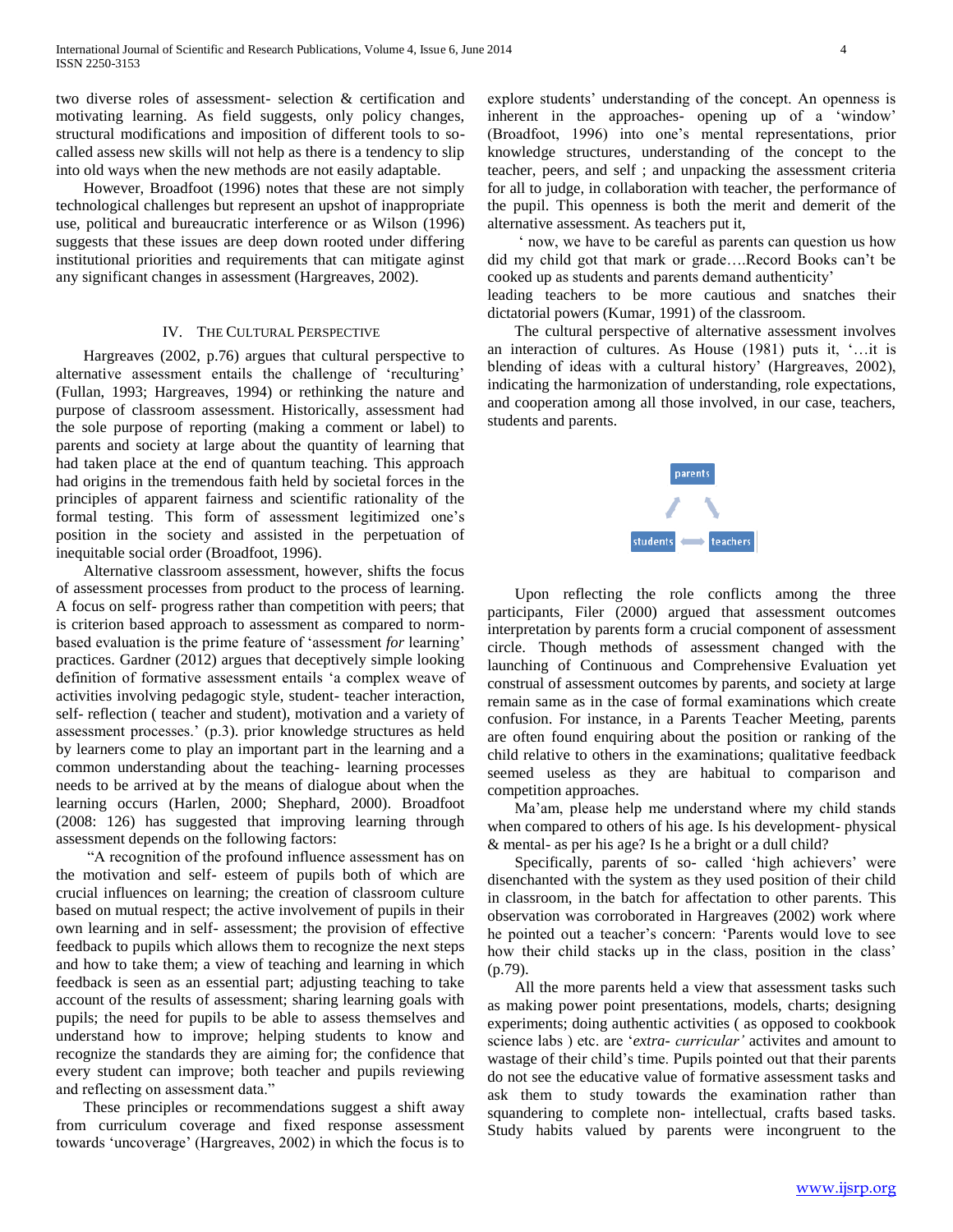philosophy of formative assessment. Like teachers parents also urgently required training and change of outlook to understand the perspectives embodied in authentic and performance based tasks. It further highlights the issue of establishment of human communication among all the key players engaged in the assessment processes.

 The sources of uncertainty in the execution of Continuous and Comprehensive Evaluation were multifarious. Teachers engaged in the formative assessment pursuit practiced an alteration of formative assessment thinking that it is assessment for learning. For instance, research had cited that teachers want their kids to see it's not just a good job but why it's a good job (Hargreaves, 2002, p.78) but in practice they are unable to translate it into practice. Teachers in the name of qualitative feedback gave their learners comments on their performance, such as, 'very good', 'outstanding', which did not elucidate any information about the learners' strengths and weaknesses. It is simply a comparative norm, a rating scale which had focus on competition rather than cooperation among learners. They use such adjectives as feedback, in lieu of anecdotal records, and for reporting to parents which do not provide any measures for adaptive action and modification of the teaching- learning process (Sadler, 1989).

 An integral part of alternative assessment is devising and applying the assessment criteria themselves by the learners, together with the teacher. In a classroom, teacher asked students to generate the assessment criteria for their assignment of *investigatory projects* themselves. She divided them in groups and asked them to discuss and devise criteria for their own assessment by the teacher.

Ss: don't you know what to look up for a good work?

Ss: how do we know what are you expecting?

 Ss: (giggling) ….haven't you planned enough for the class time today?

 T: (patiently) … yes, you are right. Please help me in the assessment of your work. I'm a bit new and naïve….

 The above episode is representative of the discomfort students' face when involved in the assessment process. They love it to be a mystery and have extreme faith in teacher's judgment. Planning of assessment criteria for themselves was interpreted as wastage of classroom time, inability of teacher to develop criteria by herself, and lack of lesson planning on teacher's part. Pupils doubted teachers' professional skills, assessment literacy, pedagogical content knowledge, thus, reflecting misconstrued perceptions of students, inadequacy of faith in the alternative assessment practices by the students themselves.

 However, eventually students of the same class realized the importance of devising assessment criteria collaboratively. A *culture of mutual sharing*, participation in the assessment practices got a hold in the classroom practices. In the initial phases, teacher developed the practice of self assessment along with the practice of devising assessment criteria by students to which students reacted 'Why should I be truthful? Why would I rate myself low if the power is in my hands?'

 But teacher instead of explaining handled it tactfully. She made two copies of all the answer scripts, one she assessed herself based on the criteria developed and the other she asked them to do themselves. Students were amazed to find that teacher

as well as students could reach at same grades with the help of criteria. This form of transparency gradually allured them and they started asking for this practice for all their future assignments. This made acquire responsibility of their own learning.

 Moreover, while working for assessment criteria, students, at times, came up with such criteria which were not even anticipated by the teacher. For instance, while working for the criteria of making NETS for 3D shapes:

 Student pointed out the characterstics like neatness, accuracy to which teacher explored what does it mean to be accurate and student clarified is a prism constructed actually a prism, i.e., are the dimensions correct?......and so on.

 It reflects that students not only develop assessment criteria but a crisp conceptual understanding, in line, with the fact that conceptual clarity is enhanced teachers teach (Black, 2003).

In contrast, the culture of self assessment remained a surprise for parents, students and administration. Most of them looked at this practice as shirking the professional responsibilities and teachers often had to toil hard for demonstrating the educational value of it.

 S1: My papa says why are you checking yourself…what does your teacher do?

 S2: I may change my answers to align them according to criteria and hence raise my grades…

 And it was accompanied by teachers' doubt that truthful self assessment may amount to malpractices. As one of the teachers said, 'I wondered what I will do if they all give themselves good marks.'

 In one of the schools observed, teachers pre- planned assessment criteria for all the activities and pasted them on the bulletin board of the classroom and provided a copy in *Science Handbook* in the school's library for parents to access. They shared that the benefit of this process is that

 In PTMs, no parent turns up asking why this grade or mark….they know the quality of their ward's work beforehand To which another teacher added 'accusations of assessment biases, favouratism levied on us reduced and system became clean….'

 Another key component was reflecting on one's progress over the period of time. to further illustrate the point, I would like to cite a mathematics workshop session conducted with pupils. Resource persons provided a sheet in which algorithm to make a 'paper fish' was given. Students made it while reading it and then they asked 'what are the learning outcomes?' to which students replied 'Measurement skills, reading with comprehension, sequencing of instructions, developing a whole by integrating parts…'

 Initially, it seemed that learning outcomes like 'reading with comprehension, sequencing of instructions' are part of a language classroom. But while engaging with students I realized that measurement (which to me was the mathematical objective of the activity) only happened when students could read it thoughtfully and made sense of it. This highlights an individual's ability to ascertain various educational objectives when they were made to reflect upon it themselves.

 It could be said that to successfully integrate alternative assessment in the scoio- cultural fabric of any society an interplay between the values, beliefs, and points of view between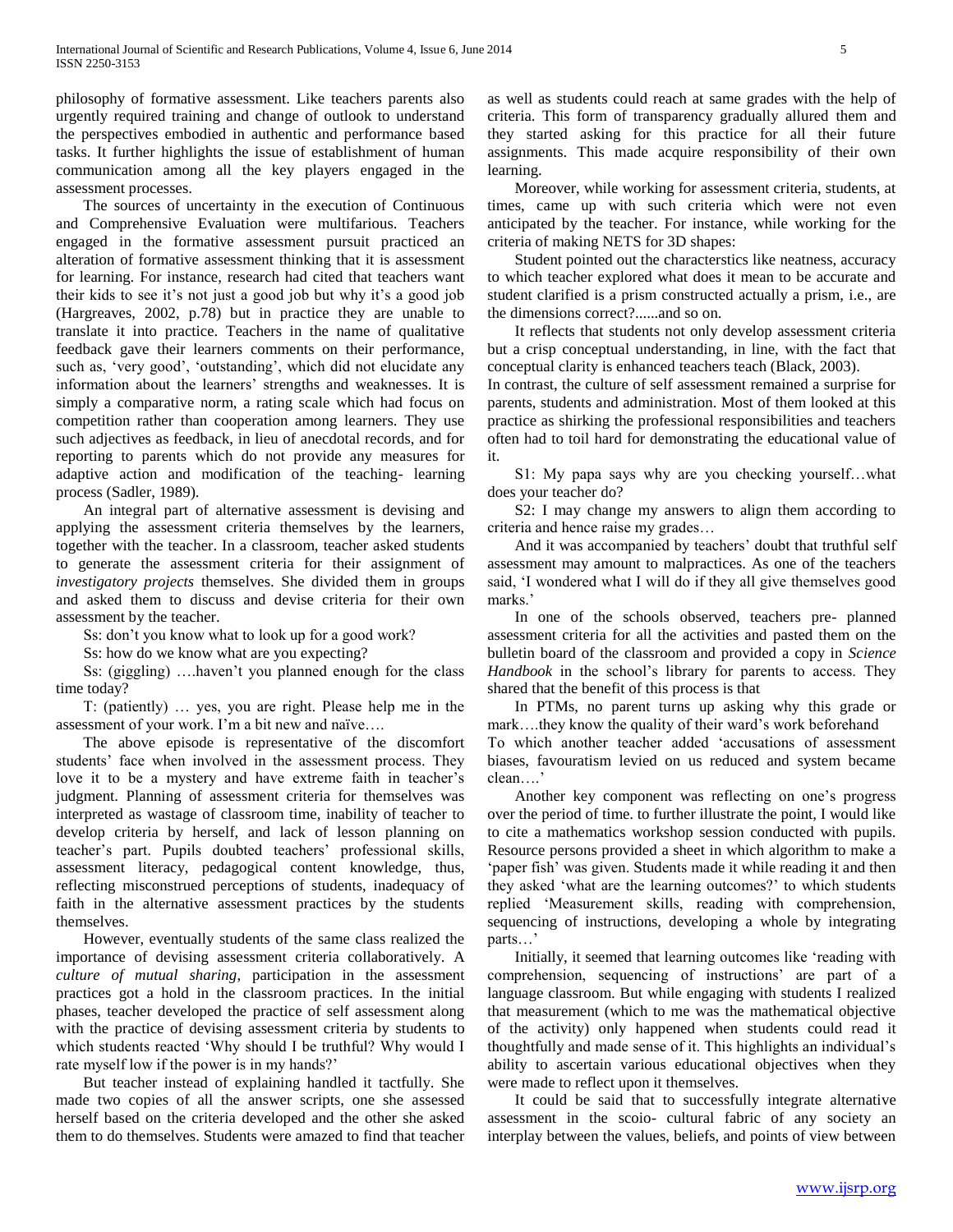all involved is mandatory. In this case, 'the task of educators is not to pander to popular prejudices and assumptions about assessment but to deepen everyone's understanding of learning and assessment issues' (Hargreaves, 2002, p.80).

## V. THE POLITICAL PERSPECTIVE

 Assessment serves as a 'communicative device' between the world of education and society at large. The spectrum of communication ranges from the most informal of exchanges to the extremely formal, spanning everything from school reports to high- stakes public examinations, and from individual job interviews to national monitoring (Broadfoot, 2004, p.9). The extreme faith in assessment outcomes by society manifests it with immense power which further raises the issue of power relations these new forms of assessment manifest- whether they amount of the Benthamite notion of panoptic surveillance (Broadfoot, 1996) or is it amount to a compromise on quality of education as there is no external check on what is happening inside the school premises in the name of classroom based assessment. According to Hargreaves (2002), political perspective on assessment acknowledges the inherent fact that all forms of assessment are acts of power- whether sheltered or exposed. All the more, alternative assessment encompasses the power struggle between the ideologies and interest groups between school and societies (p.82).

 Torrance & Pyror (1998) identified two conceptually distinct approaches to classroom assessment. In Convergent assessment, learner is evaluated against a pre-determined external criterion. The power of choosing the assessment tool, way and time of its execution and decision making all resided in the hands of teacher. Divergent assessment, on the other hand, is integral to the teaching- learning process. The focus is on pupil's learning and the processes employed while learning. Students are not the mute spectators of assessment happening to them rather an active participant in the process of their assessment. Assessment Reform Group (2002) has culled out 10 principles of 'assessment for learning' framework which are as follows:

- Is a part of effective planning
- **Focuses on how students learner**
- Is central to classroom practice
- $\blacksquare$  Is a key professional skill
- Is sensitive and constructive
- **Fosters motivation**
- **Promotes understanding of goals and criteria**
- Helps learners know how to improve
- Develops the capacity for self assessment
- Recognizes all educational achievement

 By the same token, in classrooms teachers recollect from their experiences that communicating assessment criteria to students has its added benefits as students themselves know what is quality work to which they are striving for and teachers need not explain why pupils are getting particular grades as they know in advance the criteria to which they can compare their work to. By creating assessment criteria available to all, publicly contestable teacher often tends to redistribute classroom power. Assessment judgments become 'acts of explicit negotiation among all those involved' (Hargreaves, 2002: 82). In a classroom practicing alternative assessment, it is a common feature that students disagree to teachers' voice; choose the kind of assessment tool through which he wants to be formatively assessed; possess the liberty to be assessed according to his learning paces and so on. It inadvertently manifests greater power in the hands of learners who, for instance, in case of portfolio assessment, possesses free will to choose the samples of his work to be assessed. It seems that changes of role neccessiated by successful implementation of alternative assessment leads to making assessment processes more democratic and student friendly. However, a closer look at the assessment processes may reveal few hidden features of alternative assessment reform.

 On looking at assessment reform for students' lens a mixed viewpoint emerged that suggested the establishment of another form of power regime through alternative forms of assessment. Manifestation of power in the hands of few leads to establishment of hierarchical orders even more sinister as compared to traditional forms of examination. One student recounted that

 It seems that I am under closer surveillance all the time………My body language, my interaction with my friends, listening skills, clarity of expression all is being watched upon by an external eye. I feel I am caged….

 Hargreaves (2002) suggest that the political risks associated with alternative assessment becomes grave when it comes to assessment of affect as it tantamount to exercising behavioral surveillance over everything students do and teachers developing a questioning, judgmental attitude towards their pupils' activities- both inside and outside the classroom. With teacher also showing the similar concerns….

What do you want out of me...to ask a question and simultaneously open by Continuous and Comprehensive Evaluation Record Book to enter who participated, who was active….in this way, focus of classroom interaction goes away from teaching- learning to making assessment records.

 In a Focused Group Discussion, teachers' interaction on the issue of using 'Class Response' as a formative assessment activity is indicative of the restlessness that this expectation of prolonged surveillance through formative assessment measures seems to have created:

 X: had we not taken quiz earlier? What an enjoyment and learning activity it used to be? But now they expect me to open the jinxed (as students often call it) Continuous and Comprehensive Evaluation Record book and note down who took the initiative, who was more alert, who reasoned well…. And so on. Isn't rooting competition in everyday class practices? Y: I simply can't ask questions from all the 50 in one class. And….I don't wish to initiate a 'rat race' for marks or assessment (as they now call it) in my class.

 Also, Hargreaves (2002) mentioned a teachers' similar concern in his work in Ontario, Canada

 There is just so much going on that all you are doing is testing. All you are doing is assessment. Theirs is very little so called teaching- learning going on because we are spending so much time testing (p.83).

 The above statements reflect the stress created by new system by manifesting teachers with more power to judge their students which may be turn otherwise in practice. Teachers, in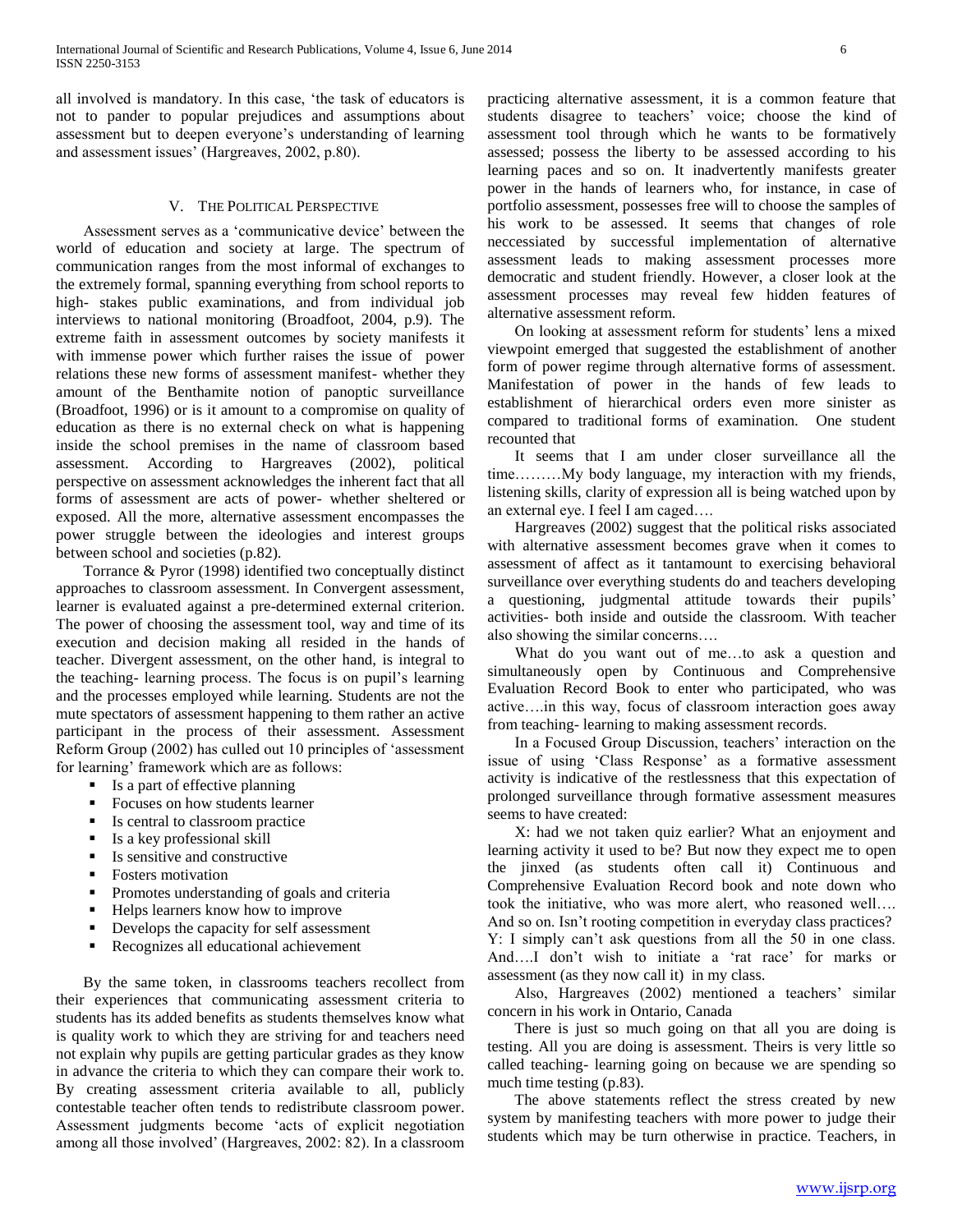some contexts, may use assessment as a tool to exercise power over students, their parents and may lead to several untoward consequences. One of which can be exemplified through the following extract

 Students pointed out that 'Now, I don't wish 'Good Morning' to my teacher out of affection but in order to appease her as I had disagreed to her viewpoint yesterday in the class…'

 To which researcher questioned 'is disagreement not accepted in your classroom?'

 Student: though she says she encourages differing viewpoints yet it may go against me in co-scholastic assessment where they assess positive attitude, seeking extra help with teachers etc…I can't afford to lose grades …..

 Teachers are often found making statements such as 'don't make noise ..........marks of formatives are in my domain', thus, suggesting the use of classroom based assessment as a 'disciplinary mechanism' (Focault, 1977 as cited by Gipps, 1999) by teachers. By the same token, Hargreaves (2002) points out that alternative assessment has come to be synonymous for students compliance with the behavioral norms of schooling. Not only teachers, but peers also tend to use decadent techniques to harm fellow classmates when it came to group assessment and peer assessment. Peer assessment techniques which could be highly educative have deteriorated to snitching and spying by students. In group work, group leaders tend to dominate and present the work letting him to catch the spotlight while others are shadowed. These ideas found resonance in the works of French social theorist Michel Foucault (1977 as cited by Gipps, 1999; Broadfoot, 1996; Hargreaves, 2002). Hargreaves (2002) points out that Foucault (1977) argues that discipline is '…..finely graded, carefully regulated process of administrative control over body and mind where surveillance is perpetual and pervasive, intense and intrusive, continuous and remorseless in its applications and effects' (p.86). Further arguing that

 The examination combines the techniques of an observing hierarchy with those of a normalizing judgment. It is a normalizing gaze, a surveillance that makes it possible to qualify, to classify and to punish (p.184).

 Thus, suggesting that 'normalising judgment' – concept of a norm that acts as a basis of categorization- coupled with the act of surveillance makes educational assessment one of the most powerful instruments of locating each individual its place in society (Gipps, 1999: 259). The political implications of building a dossier of human capapcities, in alternative assessment, may be in the form of portfolios, continuous student assessment, self assessment, peer assessment etc. 'permit educational selection to be self guided and failure to be disclosed gradually, in stages, as in therapeutic, rather than sudden and shocking, disclosures about terminal illness that medical staff makes to hospital patients (Hopfl & Linstead, 1993 as cited by Hargreaves, 2002, p.86).

 By the same token, Bernstein argued that there has been shift of emphasis from overt to covert assessment and from specific to diffuse evaluation criteria. Overt assessment, or "objective" evaluation, is based on specific criteria, precise measurement and standardization; while in progressive pedgagoy, assessment is covert and assessment criteria diffused thus making direct comparison between pupils difficult. Though covert assessment seems to be benign, however, they are potentially controlling

rather than progressive and liberating as they give more control over performance and success to teachers (Hargreaves, 1986 as cited by Gipps, 1999).

 By the same token, Broadfoot (1996) and Hargreaves (2002) have argued that unending alternative assessments seem akin to the Benthamite's notion of panoptic surveillance which could be interpreted as a sophisticated new form of selection and scrutiny. Panopticism is a principle of discipline in which power is exercised through an all-seeing, invisible observer. Consequently, "the constant pressure acts even before the offences, mistakes or crimes have been committed. Its strength is that it never intervenes, it is exercised spontaneously and without noise" (Foucault, 1977, p. 206 as cited by Hargreaves, 2002). He goes to the extent of comparing alternative assessment to the ideal system of modern penal treatment which would be an indefinite discipline; an interogtion without end, an investigation that would be extended without limit to a particular and ever more analytical observation, a judgment that would at the same time be the constitution of a file that was never closed (p.227).

 Also, formative measures of assessment envision liberatory classroom contracts (Gipps, 1999) and a re-organisation of teaching contracts between the teacher and the taught. It needs to be explored how the class power is redistributed among its members. Are the teaching – learning interactions democratic or there are other ulterior motives being propagated? To this end, teachers point out that 'I'm no more the boss…', arguing that transparency in the system ahs increased now. Teachers relate that making assessment criteria explicit leads to opening up the system to public scrutiny. They share that

 '…unlike previous times, now students would come up and ask on what basis this grade is awarded… parents in parents teacher meeting ask us to open up the record books and would look into the basis on which we are assessing their wards'

 These statements indicate an enhanced awareness on the part of parents in the alternative assessment framework and a forced openness of teachers' world to the public domain. Furthermore, this opening up takes place in several directions from students to students, teachers to teachers, teachers to parents, from student to teacher and so on.

 The basic irony of the implementation of Continuous and Comprehensive Evaluation in classrooms was moving towards democratization of assessment outcomes through use of formative assessment on one hand and at the same time preparing children for high- stakes board examinations and entrance test in senior secondary classrooms. Parents, teachers, administrators all bothered for the loss of skills in students to study to the test in an objective manner and loss of teachers' abilities to teach to the test while engaging in Continuous and Comprehensive Evaluation assessment. One teacher recollected her own child's study patterns while preparing for class X board examination with respect to the current batch of students (who are being assessed under CCE):

 My child developed studying patterns while X standard boards…. He knew what is relevant and disentangled it from what is noisy for examination. Skills like presenting your thoughts on paper, development of conceptual clarity, recognizing their own study cycles and… attitudinal skills of perseverance, managing work pressure from multiple ends and regulating stress………are seemingly absent in this system as the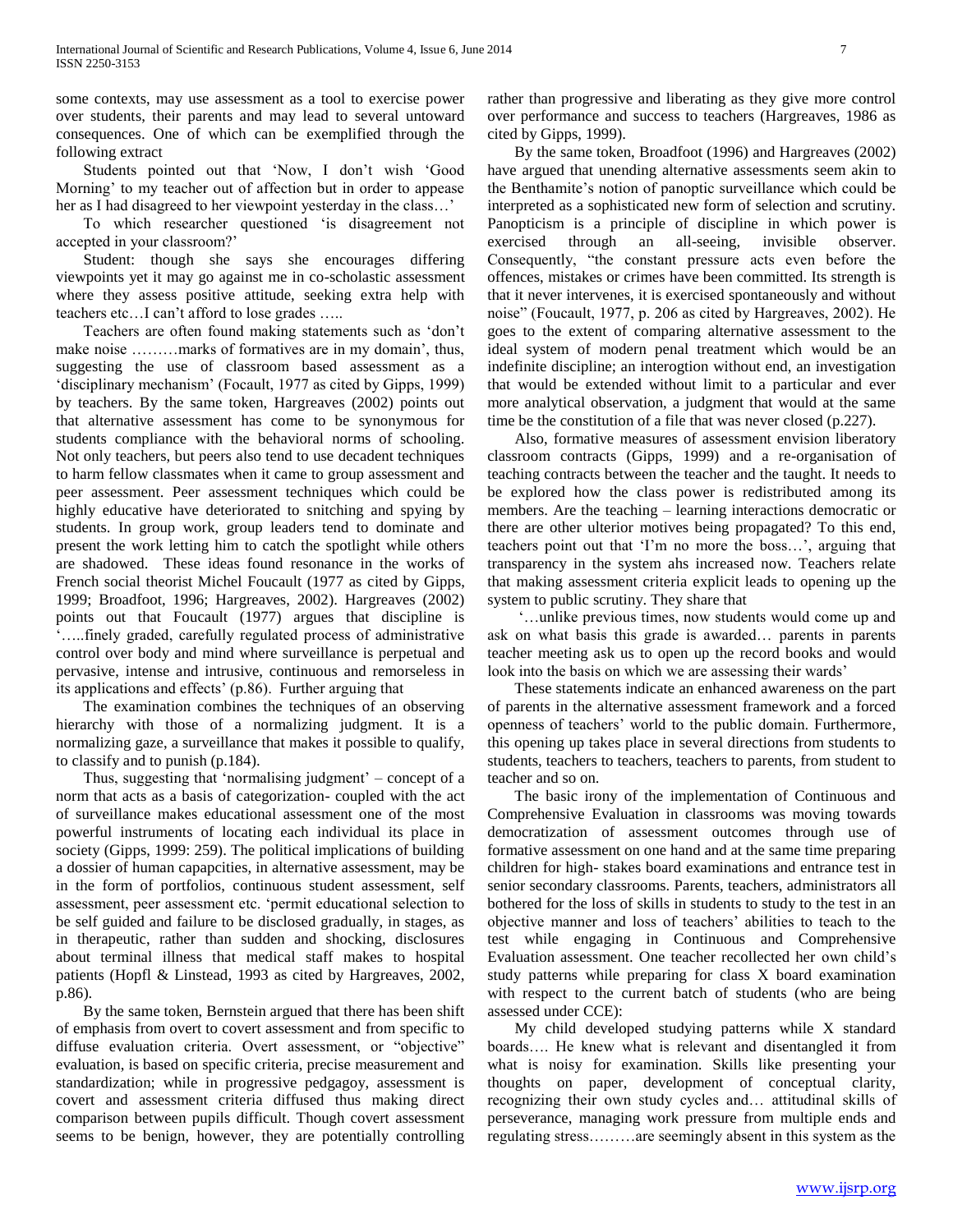pressure of 'marks' is over. They know that all will pass…. Some with A grade others with C, but they will get through. However, I wonder how are they going to organize themselves for upcoming challenges in senior secondary classes.

 To this end, another Senior Secondary Chemistry Teacher noted that (while showing the comparative evidence of two consecutive years result sheet for first term of class XI science students:

 You could see the difference….. the batch passing through CCE takes an entire term to acclimatize with the new system. Their first term result is bound to go down which is a prime concern for us.

 These concerns exert considerable political pressure on the principal and administration to take recourse to standardized forms of testing and reporting in X standard otherwise the XII standard result would suffer. This was also acknowledged in the work of Hargreaves (2002) where he noted that political pressure at micro and macro levels can undermine the successful implementation of new strategies. By the same token, Principal of one of the schools said

 Even I want learning to be enhanced, to assess my students with more democratic tools and reduce the pressure of marks from their heads but can't help as the accountability of my instituition is counted through the number of distinctions in XII class, by the number of students clearing high stakes medical and engineering entrance examination.

 Hargreaves (2002) had cited that due to amplified pressure of higher education, many states in USA are gradually moving towards standardized assessment. He noted that under this pressure teachers forsake their so- called liberatory forms of alternative assessment practices in favor of rote test preparation, and exhausting themselves teaching to the test. This role conflict evident from the above statements leads to an undemocratic implementation of formative assessment in schools. The conflicting ideologies- where the policy makers are promoting formative assessment vs. school administration who are pressurized by the demands of high stakes examination – often end up making assessment reform a 'schizophrenic activity' ( Earl & LeMaheiu, 1997; Firestone, Mayrowetz, & Fairman, 1998 as cited by Hargreaves, 2002). School and society; the world inhabited by educationists and the world of real and imagined public to whom assessment outcomes cater hold different and at times contradictory expectations from assessment and hence end up stressing differing assessment perspectives and practices in classrooms. This raises the issue of human communication and co-ordiantion among the competing stakes of various stakeholders involved- i.e. promoting assessment for learning vs. stressing assessment for the purposes of selection and certification, accountability and monitoring standards. Hargreaves (2002) further raises the question as in whose responsibility is to bring the vision of alternative assessment to fruition- state or school. While exploring the answer to this question in the context of Indian setting, it could be suggested that though policy makers seems to have made a movement in the direction of assessment reform yet the onus of making the real time change is manifested in the hands of schools. The purpose of assessment reform is to improve pupils learning and it lies under the purview of teachers and students who live and work in classrooms and only they themselves could only make it happen. With State bearing the responsibility of providing the appropriate support structure to the school.

 Conclusively, it could be suggested that political risks to alternative assessment have its origin in contradiction in the philosophy of alternative assessment that makes it democratic on one hand and dictatorial on the other.

## VI. THE ECONOMIC PERSPECTIVE

 This perspective delves deeper into the role of globalization, new means of livelihood, neo- liberal policies and change in assessment forms. Newby (2005) argues that curriculum for the new world- information revolution, dawn of knowledge erarequires pupils who are problem solvers, lifelong learners and hence fit into the economic setup of the present millennium. Harlen (2008) points out, that the conception of 'literacy' is no more restricted to the ability to read and write rather it connotes the ability to engage effectively with different aspects of modern life. In this age, literacy is no more unit-dimensional, it is probably a cluster of multi-dimensional abilities such as 'technological literacy', 'scientific literacy', 'mathematical literacy', 'political & social literacy' so on and so forth. Moreover, as OECD (1999) pointed out that, 'students cannot learn in school everything they will need to know in adult life. What they must acquire is the prerequisites for successful learning in future life' (p.9). Now, the focus seems to have shifted from *learning* to *learning how to learn.* 

 Consequently, assessment processes need to value learners who are capable enough to sift and select from the large pool of information available at a click of mouse from the internet, analyse the information and creatively solve problems. All the more, the need of the hour is not only to value the content of the material produced by children (as it is largely impossible to differentiate the real from the copied one) but the way they are reorganizing it, expressing the information in a more cogent, relevant manner to contribute to the growth of vast pool of knowledge. In this information age, Broadfoot (2008) argues that 'the espoused values of Higher Education are independence of thought, personal development and the ability to reflect on one's own practice and to use feedback to assess and manage one's own performance through self- refelction' and the paradigms of assessment which concentrate on the acquisition on the content knowledge are outdated.

 To this end, it is found that people coming out of the education system are often termed as 'unemployable'- as NCF (2006) notes that 19 out of 20 graduate applicants and 6 out of 7 post- graduate applicants are unemployable- as they lack the requisite problem solving abilities. Such kind of education which cannot provide jobs to its successful candidates belies the hopes of upward mobility associated with educational processes.

 Therefore, the question emerges '*How far the current assessment systems help or hinder in the achievement of academic and economic goals?'*To answer this question, it is necessary to unearth the subtleties associated with assessment processes.

 Teachers, in the field, suggested that with the advent of Continuous and Comprehensive Evaluation academic rigour has taken a backseat. Teachers retort ….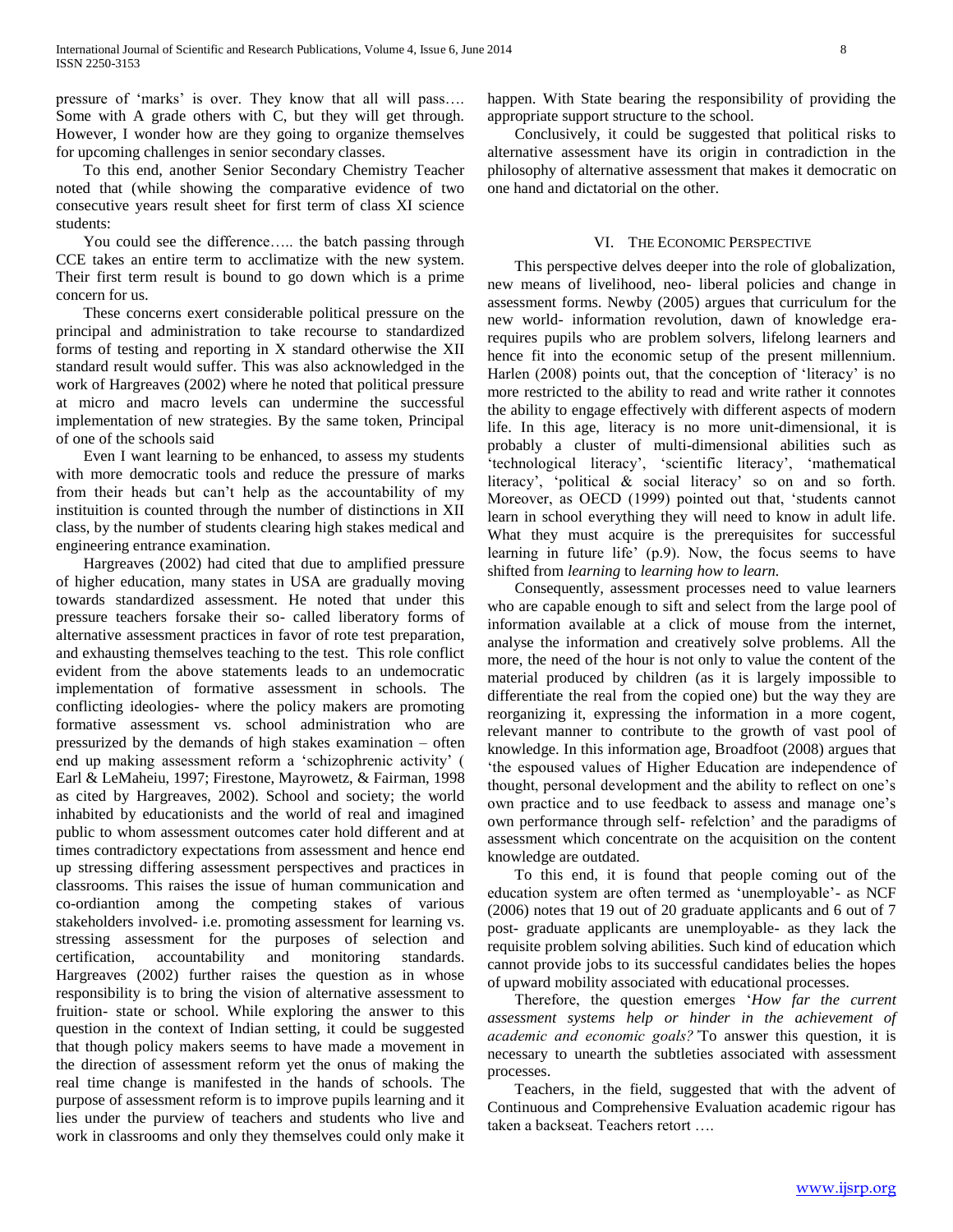As per the requirements of Continuous and Comprehensive Evaluation, a student who is being assessed formatively should show improvement in grades as learning difficulties are assessed on continuous basis and adaptive actions taken…….faliure of improvement is tantamount to lack of adaptive efforts on teacher's part and is an accountability issue………….hmnnn..though it is unethical but we have to take recourse of fake incremental grading……..

 At times, it is seen that teachers' (in a Focused Group Discussion) are also found grudging that

 Teacher 1: Continuous and Comprehensive Evaluation is another name of 'no detention policy'……we can't fail them whether they work or not......lower grades or failing means teacher is inefficient……

 Teacher 2: Principal and government inspectors say 'can't you make him (children) learn in repeated efforts ..'; 'faliure means teachers are not doing their duty responsibly'….

 Teacher 3: we have to run after students for assessing them continuously and they don't care…..as they know they will be promoted to next class in any case..

 Also, a consonant version is elaborated by students suggestive that 'ma'am, no worries……our teacher handles it all.' Another source of loss of motivation is the relative low stakes of formative assessment activities. Students say 'who will work so much for 0.5 marks?' portraying lack of any intrinsic motivation among children to learn.

 By0 the same token, concern emerging out of the field observations is about the nature of youth being created through alternative forms of assessment. Will they be problem solvers; or an educated unemployed generation is in process having no productive skills at all. Hargreaves (2002, p.90) argues ' Much of what passes for authentic curriculum and authentic assessment in the jargon of contemporary pedagogy,' says Meier (1998), ' seems to miss this point by giving into the search for entertainment and avoidance of boredom rather than in pursuit of clear purposes and powerful learning' (p.598). Furthermore, promoting alternative assessment as benign, humanistic and highly educative ways of assessment has a danger of propagating low educational standards in the upcoming generation further lowering the academic diligence. Hargreaves further points out the dilemma associated with alternative assessment

 The danger of making "authentic assessment" into a "holy grail" of educational change is that it might well contribute to and become part of this wider discursive, rhetorical distortion, promising "feel good" improvement and empowerment in a world where poverty and inequity continue to rise. (p. 90)

 Moreover, sheer complexity involved in creation of newer assessment technologies competent enough to assess 'ephemeral' educational objectives such as creativity, practical knowledge, social skills etc. tend to demotivate educationists and hence continue with traditional models or merit "mediocre" pieces of work as sophisticated forms of representing learning can seduce students and teachers 'into valuing form over substance, image over reality, with glossy covers, elegant fonts, and a sprinkling of multicovered graphs and flowcharts.' (p. 91). These forms of learning pose a serious threat and may lead to diminishing and trivializing the substance of learning, reducing it to mere surface appearances. While critiquing self assessment Hargreaves (2002) points out that such assessment tools have the tendency of

cultivating an inwardly narcissistic, self indulgent, and self centered personality.

#### VII. DISCUSSION

 Each of these perspectives on alternative assessment points to issues which can either hinder or foster the use of classroom based assessment for pupils learning. These lenses of viewing alternative assessment can make assessment an integrated and embedded teaching- learning process; a more critical, empowering and collaborative act; motivating pupils to be responsible for their own learning, encouraging them to be reflective and self- aware. Or alternatively, it highlights the potential risks associated with alternative classroom based assessment which might impact the educational processes adversely.

 By drawing thoughtfully and critically from the above four perspectives, we can use move towards using assessment in educationally equitable and sustainable directions.

#### REFERENCES

- [1] Black, P. &. William, D. (1998b). Inside the Blackbox: Raising standards through classroom assessment. Phi Delta Kappan
- [2] Black, P. (2003). Assessment for learning: Putting it into practice. London: Open University Press
- [3] Black, P. &. William, D. (2012). Assessment and classroom learning. Assessment in education: princilples, policy and practice ,23 (1).
- [4] Broadfoot, P. (1996). Education, Assessment and Society. Philadelphia: Open University Press.
- [5] Broadfoot, P. (2004). Redefining Assessment? The first ten years of assessment in education. Assessment in Education , 11 (1), 7-26.
- [6] Broadfoot, P. (2008). An Introduction to Assessment. Continum.
- [7] Filer, A. &. (2000). The Social World of Pupil Assessment . London: Continum.
- [8] Fox, J. (2008). Alternative Assessment. In E. Shohamy, & N. (. Hornberger, Encyclopedia of Language and Education (Vol. 7, pp. 97-109). Springer.
- [9] Gardner, J. (2012). Assessment and Learning: Introduction. In J. Gardner, Assessment and Learning (pp. 1-8). Los Angeles: Sage Publications.
- [10] Gipps, C. (1999). Socio-Cultural Aspects of Assessment. Review of Research in Education , 24, 355-392.
- [11] Hargreaves, A., & Earl, L. &. (2002). Pespectives on Alternative Assessment Reform. American Educational Research Association , 39 (1), 69-95.
- [12] Harlen, W. (2008). Editor's Introduction. In W. (. Harlen, & W. Harlen (Ed.), Student Assessment and Testing: Volume 1 (pp. i- xivi). Los Angeles, London, New Delhi, Singapore: Sage Publications.
- [13] Harlen, W. (2000). The Teaching of Science in Primary Schools (3rd ed.). Great Britain: David Fulton Publishers.
- [14] Harris, L. R. (2009). The complexity of teachers' conception of assessment: tensions between the needs of school and students. Assessment in Educcation , 16 (3), 365- 381.
- [15] Kumar, K. (1991). Political Agenda of Education. New- Delhi: Sage Publications.
- [16] Leach, J. &. (1999). Recreating Pedagogy. In J. &. Leach, Learners and Pedagogy (pp. 265-276). London: Paul Chapman Publishing .
- [17] Little, A. (2000). Globalisation, Qualifications and Livelihoods: Towards a research agenda. Assessment in Education: Principles, Policy and Practice , 7 (3), 299-312.
- [18] Mathew, R. (2007). Action Research for Professional Development: Moving Beyond Comfort Zones. In R. &. Mathew, Exploring alternatives in assessment: Teachers' accounts of action research in India (pp. 5-17). New Delhi: University of Delhi.